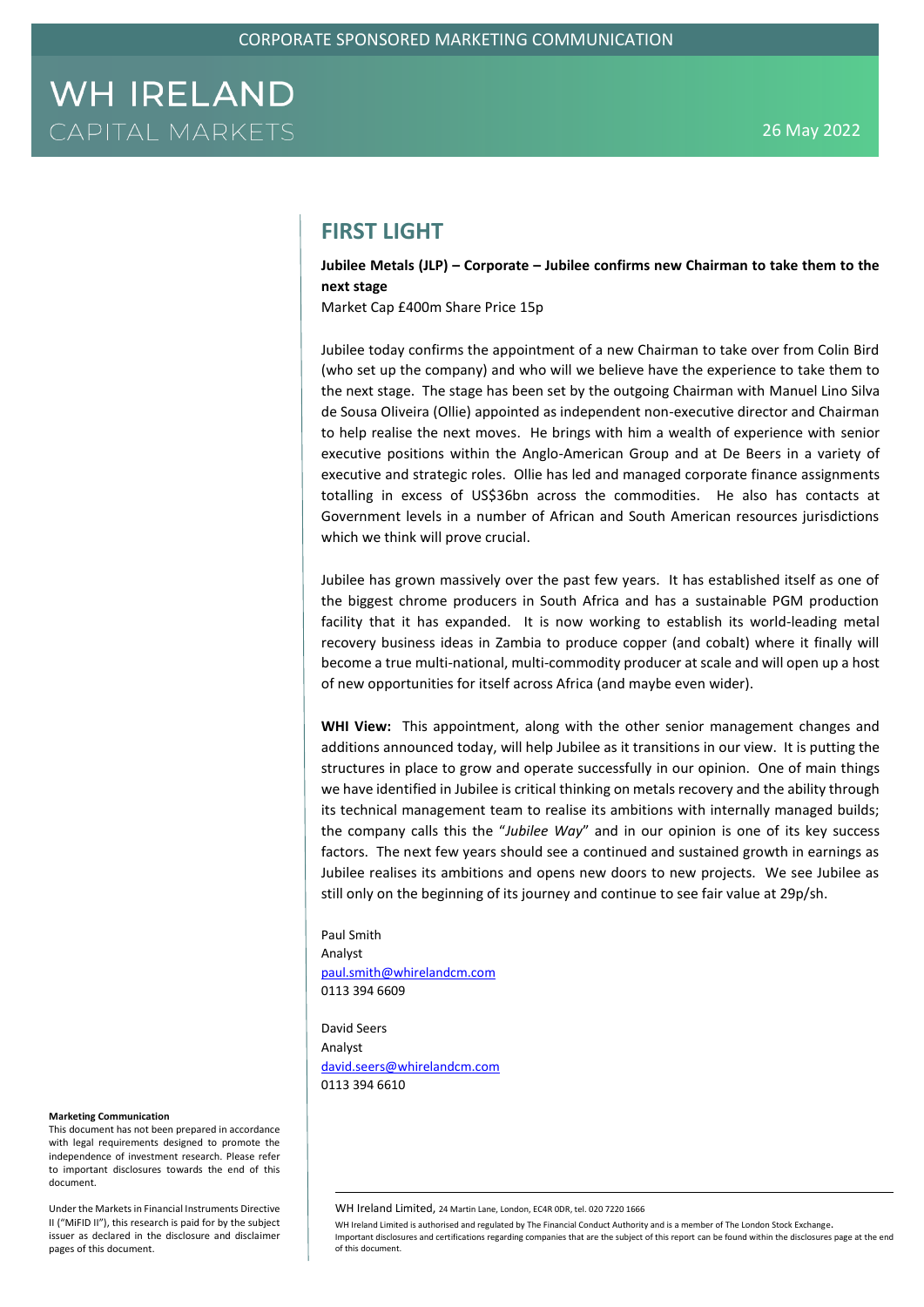## **Contacts**

| Research                                          |            |               |                                  |
|---------------------------------------------------|------------|---------------|----------------------------------|
| John Cummins                                      |            | 020 7220 1755 | john.cummins@whirelandcm.com     |
| <b>Matthew Davis</b>                              |            | 0113 394 6620 | matthew.davis@whirelandcm.com    |
| <b>Brendan Long</b>                               | Oil & Gas  | 020 7220 1694 | brendan.long@whirelandcm.com     |
| Paul Smith                                        | Mining     | 0113 394 6609 | paul.smith@whirelandcm.com       |
| David Seers                                       | Mining     | 0113 394 6610 | david.seers@whirelandcm.com      |
| Nick Spoliar                                      |            | 020 7220 1761 | nick.spoliar@whirelandcm.com     |
| Jason Streets                                     |            | 020 7220 1693 | jason.streets@whirelandcm.com    |
| Emma Ulker                                        | Healthcare | 020 7398 1141 | emma.ulker@whirelandcm.com       |
| Susanna Virtanen                                  |            | 020 7220 1674 | susanna.virtanen@whirelandcm.com |
| Charlie Cullen                                    |            | 020 7220 1678 | charlie.cullen@whirelandcm.com   |
|                                                   |            |               |                                  |
| <b>Sales &amp; Trading</b>                        |            |               |                                  |
| <b>Harry Ansell</b>                               |            | 020 7220 1670 | harry.ansell@whirelandcm.com     |
| Dan Bristowe                                      |            | 020 7220 1648 | daniel.bristowe@whirelandcm.com  |
| Tara Browne                                       |            | 020 7398 1198 | tara.browne@whirelandcm.com      |
| Melvyn Brown                                      |            | 020 7220 1688 | melvyn.brown@whirelandcm.com     |
| Stephen Frohlich                                  |            | 020 7220 0492 | stephen.frohlich@whirelandcm.com |
| <b>Beverley Gibbons</b>                           |            | 020 7220 0479 | beverley.gibbons@whirelandcm.com |
|                                                   |            |               |                                  |
| <b>Corporate Broking &amp; Investor Relations</b> |            |               |                                  |
| Fraser Marshall                                   |            | 020 7220 0484 | fraser.marshall@whirelandplc.com |
| George Krokos                                     |            | 020 7398 1106 | george.krokos@whirelandcm.com    |
| <b>Hayley Mullens</b>                             |            | 020 7220 1695 | hayley.mullens@whirelandcm.com   |
| Aimee McCusker                                    |            | 020 7398 1136 | aimee.mccusker@whirelandcm.com   |

WH Ireland Limited, 24 Martin Lane, London, EC4R 0DR, tel. 020 7220 1666

Martyna Kandrataviciute 020 7398 1134 martyna.kandrataviciute@whirelandcm.com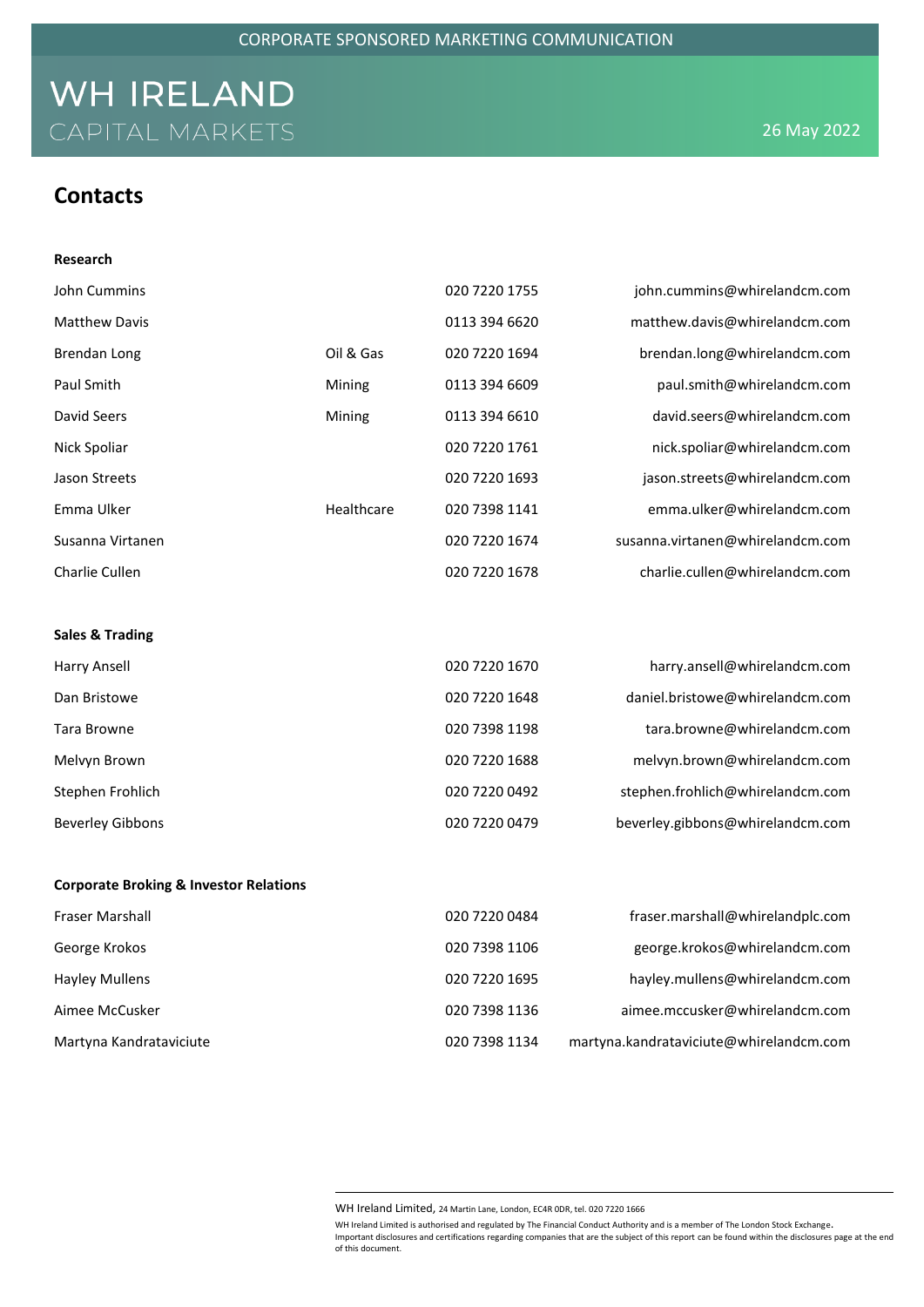#### **Marketing Communication**

This research report is disseminated by WH Ireland Limited ("WHI") which is authorised and regulated by the Financial Conduct Authority ("FCA") and is a member of the London Stock Exchange. This research report is intended for the sole use of the person for whom it is addressed and is not intended for private individuals or those classified as Retails Clients as defined by the Markets in Financial Instruments Directive 2004/39/EC ("MiFID").

### **Non-independent research**

This research report is marketing communications and is produced in accordance with the FCA's Conduct of Business Sourcebook. It has not been prepared in accordance with legal requirements designed to promote the independence of investment research and it is not subject to any prohibition on dealing ahead of the dissemination of investment research. However, WHI is required by the FCA to have policies in place to identify and manage the conflicts of interest which may arise in the production and dissemination of this research report , such management of conflicts include a firm wide ban of PA dealings in any issuer under research coverage.

#### **Planned frequency of updates to recommendation**

WHI does not have a schedule for issuing research recommendations, they are issued whenever the research analyst and members of the research team alone deem it relevant, but usually in the event of significant development.

### **Disclaimer**

This research report has been approved under part IV article 19 of The Financial Services and Markets Act 2000 (Financial Promotion) Order 2005 (the "FPO") by WHI for communication in the United Kingdom only to investment professionals as that term is defined in article 19(5) of the FPO. Its contents are not directed at, may not be suitable for and should not be relied on by anyone who is not an investment professional including retail clients. This research report is for distribution only as may be permitted by law. It is not directed to, or intended for distribution to or use by, any person or entity in any jurisdiction where doing so would be contrary to law or regulation or would subject WHI to any registration or licensing requirement within such jurisdiction. This research report is not an offer or a solicitation of an offer to buy or sell any financial instruments or to participate in any particular trading strategy. It does not constitute a personal recommendation and recipients must satisfy themselves that any dealing is appropriate in the light of their own understanding, appraisal of risk and reward, objectives, experience, and financial and operational resources.

The information herein is believed to be reliable and has been obtained from public sources believed to be reliable. WHI makes no representation or warranty, either express or implied, as to the accuracy or completeness of such information. Any opinions expressed in this research report may change without notice and may differ or be contrary to opinions expressed by other business areas of WHI. Any statements contained in this report attributed to a third party represent WHI's interpretation of the data, information and/or opinions provided by that third party either publicly or through a subscription service, and such use and interpretation have not been reviewed by the third party. Investments involve risks, and investors should exercise prudence and their own judgement in making their investment decisions. The financial instruments described in this research report may not be eligible for sale in all jurisdictions or to certain categories of investors. Options, derivative products and futures are not suitable for all investors, and trading in these instruments is considered risky. Foreign currency rates of exchange may adversely affect the value, price or income of any security or related instrument referred to in this research report. For investment advice, trade execution or other enquiries, clients should contact their local sales representative.

The value of any investment or income may go down as well as up, and investors may not get back the full amount invested. Past performance is not necessarily a guide to future performance. WHI accepts no fiduciary duties to the reader of this research report and in communicating it WHI is not acting in a fiduciary capacity. Neither WHI nor any of its directors, employees or agents accepts any liability for any loss (including investment loss) or damage arising out of the use of all or any of the Information.

As at the quarter ending 30 April 2022 the distribution of all our published recommendations is as follows:

| Recommendation        | <b>Total Stocks</b> | Percentage % | Corporate | Percentage % |
|-----------------------|---------------------|--------------|-----------|--------------|
| Corporate             | 63                  | 96.9         | 63        | 100.0        |
| Buy                   | $\overline{2}$      | 31           | 0         | 0.0          |
| Speculative Buy       | 0                   | 0.0          | 0         | 0.0          |
| Outperform            | 0                   | 0.0          | 0         | 0.0          |
| <b>Market Perform</b> | 0                   | 0.0          | 0         | 0.0          |
| Underperform          | 0                   | 0.0          | 0         | 0.0          |
| Sell                  | 0                   | 0.0          | 0         | 0.0          |
| Total                 | 65.0                | 100.0        | 63.0      | 100.0        |

WH Ireland Limited, 24 Martin Lane, London, EC4R 0DR, tel. 020 7220 1666